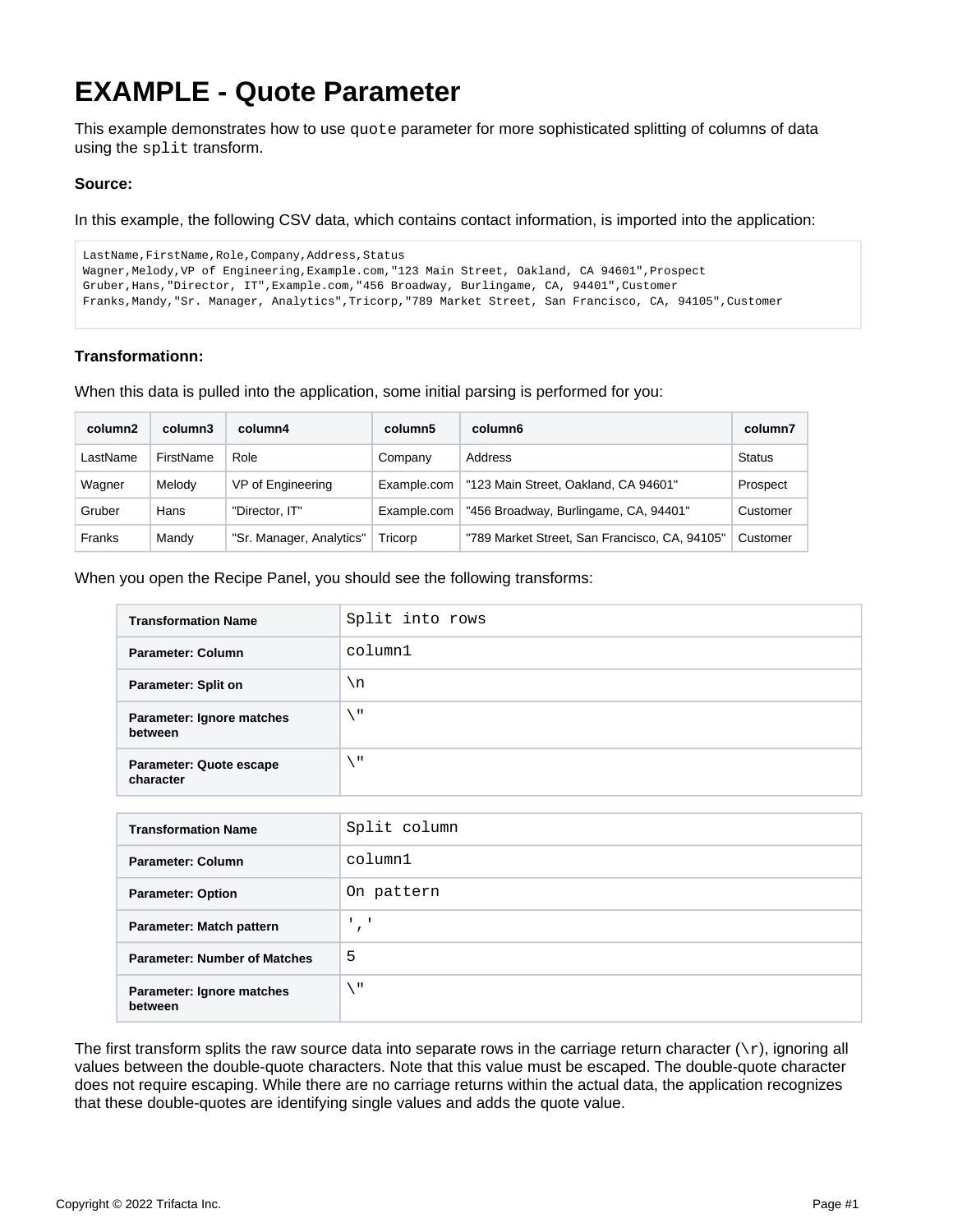The second transform splits each row of data into separate columns. Since it is comma-separated data, the application recognizes that this value is the column delimiter, so the on value is set to the comma character (,). In this case, the quoting is necessary, as there are commas in the values in column4 and column6, which are easy to clean up.

To finish clean up of the dataset, you can promote the first row to be your column headers:

| <b>Transformation Name</b> | Rename column with $row(s)$      |
|----------------------------|----------------------------------|
| <b>Parameter: Option</b>   | Use $row(s)$ as column names     |
| <b>Parameter: Type</b>     | Use a single row to name columns |
| Parameter: Row number      |                                  |

You can remove the quotes now. Note that the following applies to two columns:

| <b>Transformation Name</b>          | Replace text or patterns |
|-------------------------------------|--------------------------|
| Parameter: Column                   | Address, Role            |
| <b>Parameter: Find</b>              | $\sum$ II 1              |
| <b>Parameter: Replace</b>           | $\mathbf{1}$             |
| Parameter: Match all<br>occurrences | true                     |

Now, you can split up the Address column. You can highlight one of the commas and the space after it in the column, but make sure that your final statement looks like the following:

| <b>Transformation Name</b>          | Split column |
|-------------------------------------|--------------|
| <b>Parameter: Column</b>            | column1      |
| <b>Parameter: Option</b>            | On pattern   |
| Parameter: Match pattern            |              |
| <b>Parameter: Number of Matches</b> | -2           |

Notice that there is some dirtiness to the resulting Address3 column:

| Address3  |  |  |  |  |
|-----------|--|--|--|--|
| CA 94601  |  |  |  |  |
| CA, 94401 |  |  |  |  |
| CA, 94105 |  |  |  |  |

Use the following to remove the comma. In this case, it's important to leave the space between the two values in the column, so the on value should only be a comma. Below, the width value is two single quotes:

| <b>Transformation Name</b> | Replace text or patterns |
|----------------------------|--------------------------|
| Parameter: Column          | Address3                 |
| Parameter: Find            |                          |